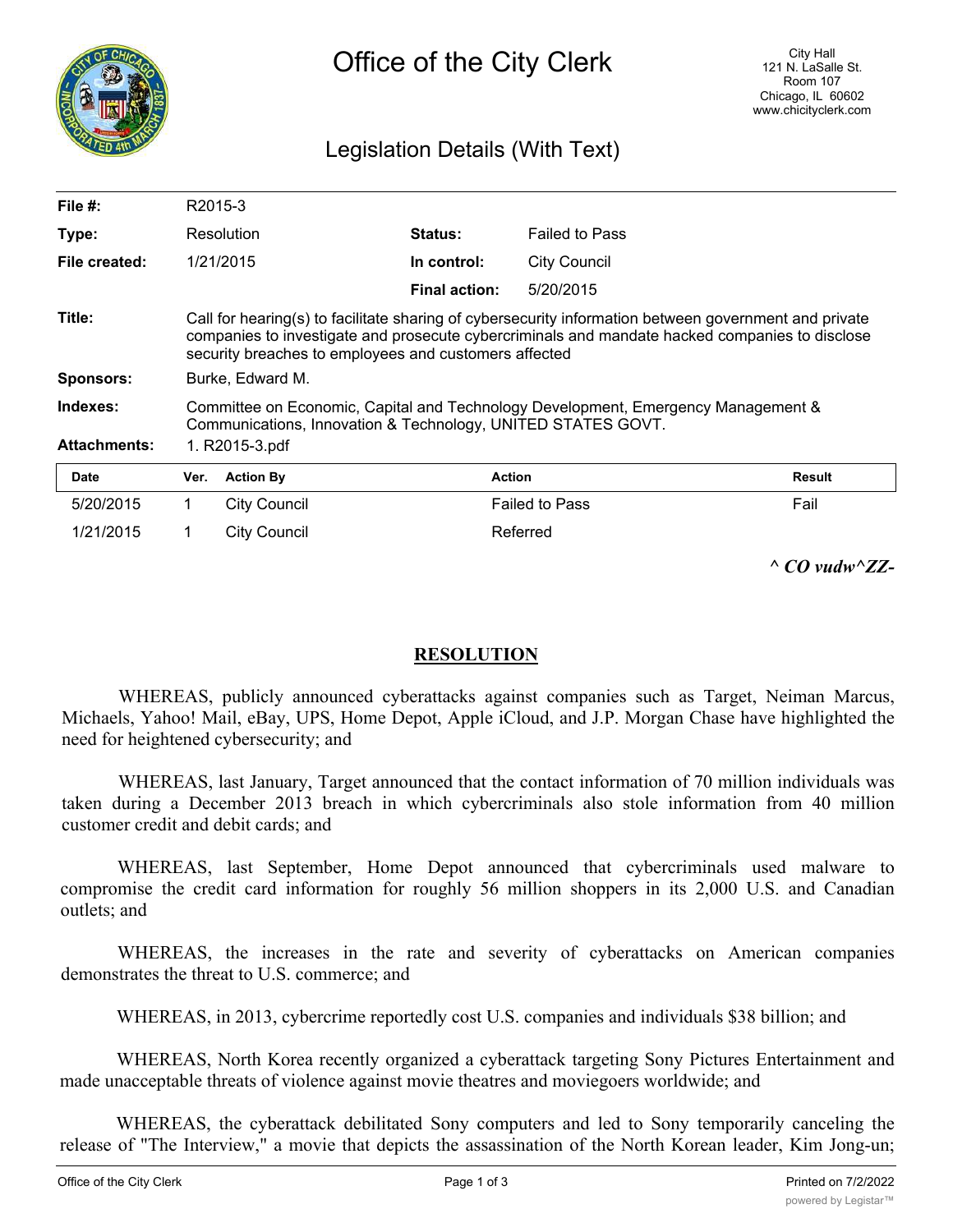and

WHEREAS, North Korea's cyberattack was an attack on our freedom of expression and way of life; and

WHEREAS, between 2009 and 2011, there was a 17-fold increase in computer attacks on American infrastructure, initiated by criminal gangs, hackers and other nations; and

WHEREAS, cyberattacks on utilities, military defense systems, water treatment plants, and other critical infrastructure are a direct threat to our national security; and

WHEREAS, President Obama has said that cyberattacks are one of the most serious challenges we face as a nation and America's economic prosperity in the 21<sup>st</sup> century will depend on cybersecurity; and

WHEREAS, in his 2015 State ofthe Union address, President Obama stated, "No foreign nation, no hacker, should be able to shut down our networks, steal our trade secrets, or invade the privacy of American families, especially our kids";

WHEREAS, the only way to counteract cyberattacks is to be proactive and neither the private sector nor the government can successfully defend against cyberattacks alone; and

WHEREAS, President Obama has called on Congress to adopt legislation that would promote the sharing of cybersecurity information between the government and private companies, bolster law enforcement officials' ability to investigate and prosecute cybercriminals, and mandate hacked companies to disclose breaches to employees and customers who may be affected; and

WHEREAS, the City of Chicago, home to many of the world's largest corporations, including many technology firms, has the capacity to provide valuable insight to collectively bolster cybersecurity citywide; NOW THEREFORE

BE IT RESOLVED, that the City of Chicago does hereby urge its Congressional delegation to support federal legislation that would promote the sharing of cybersecurity information between the government and private companies, bolster law enforcement officials' ability to investigate and prosecute cybercriminals, and mandate hacked companies to disclose breaches to employees and customers who may be affected; and

BE IT FURTHER RESOLVED, that the City Council of the City of Chicago does hereby request the Chief Information Officer of the Department of Innovation and Technology, and the Executive Director of the Office of Emergency Management and Communications, or their designees, to appear before the Committee on Economic, Capital and Technology Development at a hearing discussing the ways in which the City can facilitate cooperation between the public and private sectors in sharing information about cybersecurity threats, incident response, and technical assistance.